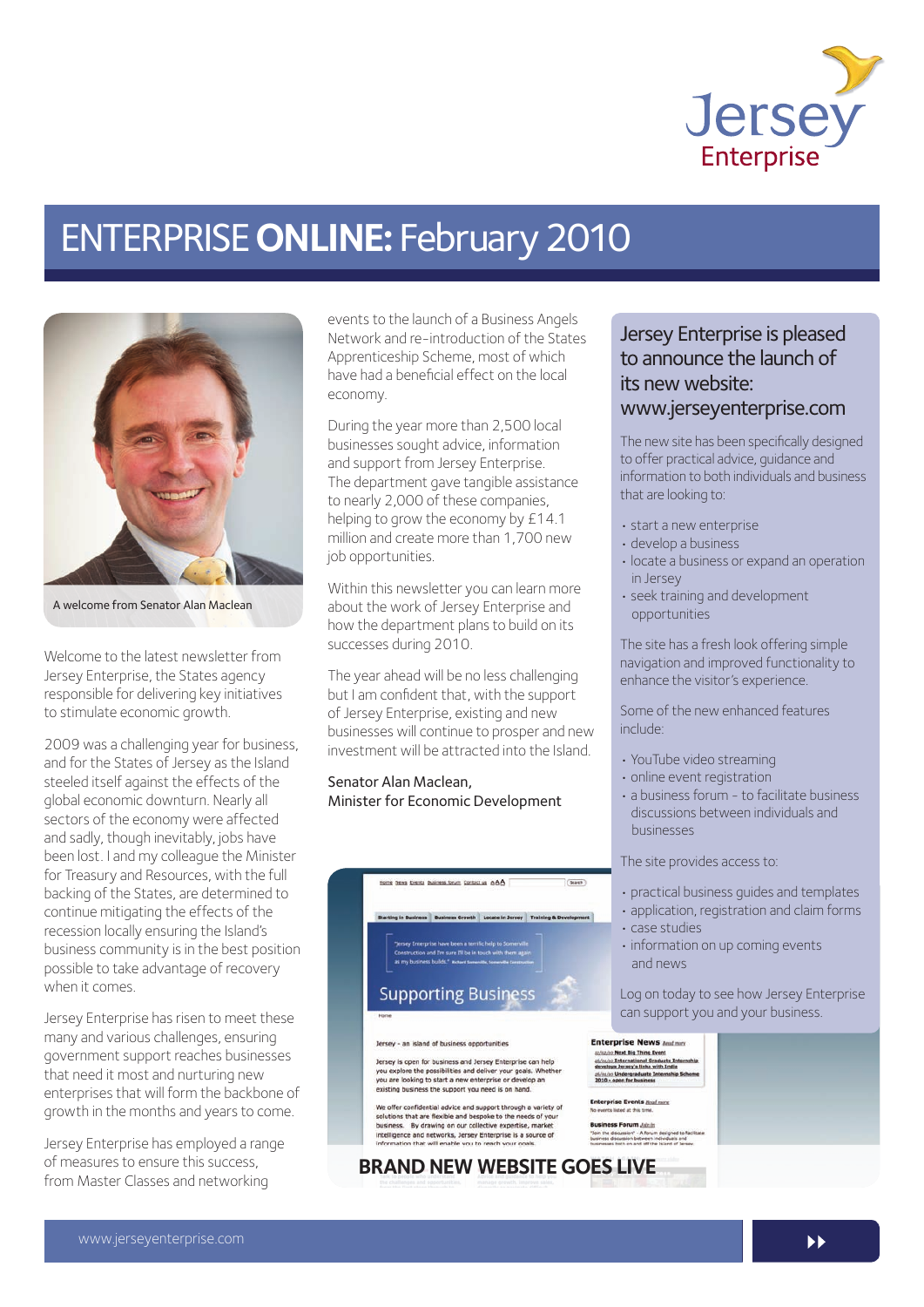### **STIMULUS SUPPORT**

In this edition of Enterprise Online we look at two local companies that have benefited from the funding support offered by Jersey Enterprise.

To learn more about the support using States of Economic Stimulus funding, please contact Jersey Enterprise on 448140 or email enterprise@gov.je.

### **Small Exporters Grant**

Small Exporters Grant is available to companies who employ 5 or fewer staff for export related activities overseas. The grant is for 80% of export related costs up to a maximum of £1000 per company.

#### **Jersey Kayak Adventures (JKA)**

Jersey Kayak Adventures was formed in 2003 by Gary Kemp and Derek Hairon. The company offers sea kayak tours and courses around Jersey's coastline suitable for paddlers of all ages and abilities including families with young children.



Jersey Kayak Adventures

JKA approached Jersey Enterprise for a Small Exporters Grant to help establish their export market in order to reach a broader audience off-island, particularly those already interested in kayaking/walking or planning to holiday in Jersey.

As the marketing of the business is predominantly web based the funding will support the development of an e-commerce booking facility on the company's website; creation of web adverts to be hosted on other activity related websites and creation of a number of adverts to be placed in specialist UK magazines.

Derek Hairon of Jersey Kayak Adventures said: "The funding received from the Small Exporters Grant has been extremely beneficial to us in developing our online presence and we are really excited about taking this project further. This essential funding from Jersey Enterprise will help undoubtedly in the generation of new business from the UK and further afield."

For further information about the Small Exporters Grant available from Jersey Enterprise, please visit: www.jerseyenterprise.com/ [StartingBusiness/TradingOverseas](http://www.jerseyenterprise.com/StartingBusiness/Pages/TradingOverseas.aspx)

### **Enterprise Grant**

Alongside the Small Exporters Grant, another funding initiative available from Jersey Enterprise to new start-up businesses is the Enterprise Grant. Awarded on the basis that at least one extra full time member of staff is employed by an organisation, Enterprise Grants will match funding with a maximum of £5,000 available for essential fixed asset items.

#### **Jersey Schools and Sports Kit (JSSK)**

Jersey Schools and Sports Kit was launched on 1st January 2010 by Paula Shield. JSSK operates from the former Trolls and Western Store in St. Peter providing an extensive range of school wear and accessories and branded uniforms for a number of primary and secondary schools in the Island.

 Since establishing the business, JSSK have concentrated on building stock levels and extending the range available to become a



Paula Shields of JSSK (picture provided by the Jersey Evening Post)

one-stop-shop for quality school uniforms at affordable prices, with an exciting new range in customised kit for sports clubs, associations and corporate events. In addition to providing a retail outlet, the company is launching its website in March offering a unique concept in online ordering. The company approached Jersey Enterprise in September 2009 looking for advice and guidance on setting up a company. As a new start up business, JSSK qualified for the support from an Enterprise Grant. The grant has helped furnish the store with a till and stock management system, equipment, storage and heating, plus the refurbishment of the changing rooms.

Paula Shield of Jersey Schools and Sports Kits says: "The support we have received from Jersey Enterprise in helping set up and establishing JSSK has been fantastic. The grant proved invaluable as we have been able to install a sophisticated back office system that will integrate with our website ensuring that we can manage our stock efficiently to deliver a top quality service to our customers."

For more information on the Enterprise Grant, please visit: www.jerseyenterprise. [com/StartingBusiness/FundingBusiness](http://www.jerseyenterprise.com/StartingBusiness/Pages/FundingBusiness.aspx)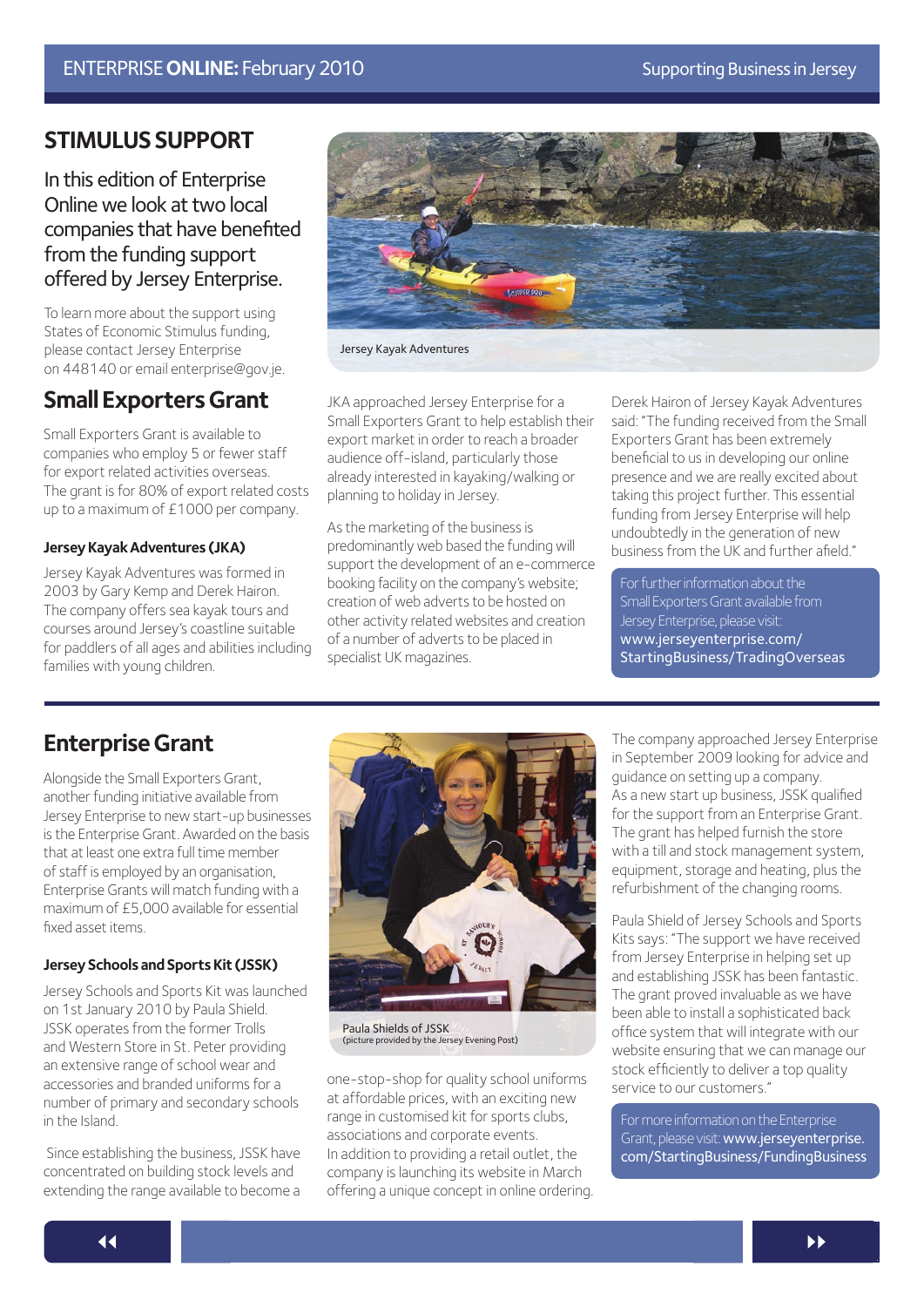### **ANGELS SPREADING THEIR WINGS**

The Jersey Business Angels Network was recently established by Jersey Enterprise in partnership with Envestors LLP with the aim of developing partnerships between its members and local entrepreneurs. The network gives a unique opportunity for local businesses to not only gain required financial investment, but also mentoring from Business Angels that are willing to share their knowledge and expertise and who are keen to seek out investment potential in local companies.

Having recently completed an intensive series of investment preparation workshops, four local companies, Shades of Time, Slice.biz, 365 Tickets Ltd and DotTVMedia, were given the chance to pitch their ideas to potential angel investors. The 'Next Big Thing' pitch event, which was held on Wednesday 3rd February, was attended by over 80 invited guests. The four local companies were given timed eight minute slots to make their presentations, followed by open questions from the audience.

The evening was a great success and initial interest has already been shown in some of the participating businesses who found the experience extremely rewarding.

Ed Daubeney of Envestors Jersey said; "The Jersey Business Angels Network has made great progress since its inception just under 6 months ago. The network is very much about building a pipeline of talent that will help local companies to thrive, move forward and be part of developing Jersey and its economy."

A second Business Angels event will be running in late autumn. Any interested potential businesses, entrepreneurs, and potential business angels should contact Ed Daubeney of Envestors Jersey on 448805 or by email to ed@envestors.je or visit www.jerseyenterprise.com/ [BusinessGrowth/FundingBusiness](http://www.jerseyenterprise.com/BusinessGrowth/Pages/FundingBusiness.aspx)



Ed Daubeney of Envestors Jersey

### **ADVANCE TO WORK NEEDS YOU**

Advance to Work was launched in September 2009 as part of the States of Jersey's Stimulus package to support young people aged between 16 and 19 who are experiencing difficulty finding work during the economic downturn. The scheme is designed to act as a stepping stone into the workplace by providing on-the-job training for three or four days per week alongside extensive vocational and key skills training.



ATW offers employers the opportunity to take on enthusiastic trainees, without the financial burden of paying a wage during the early training stages. Trainees do not receive payment for their placement, but may be entitled to £90 per week Income Support. At the end of the agreed period employers are under no obligation to offer trainees a permanent role in their business, although since November 2009, sixteen young people have been offered paid employment following their placements which demonstrates the success of the scheme.

The Advance to Work team is interested in hearing from employers in all sectors of the economy, as they have a diverse mix of trainees with different aspirations. Areas where there is an immediate demand for work placements however include 'practical' placements for a number of young men who are keen to get into some kind of trade or active work, mechanics, and general office work.

To find out more please contact ATW on 449256, [advancetowork@gov.je](http://www.gov.je/atw) or look at their website www.gov.je/atw